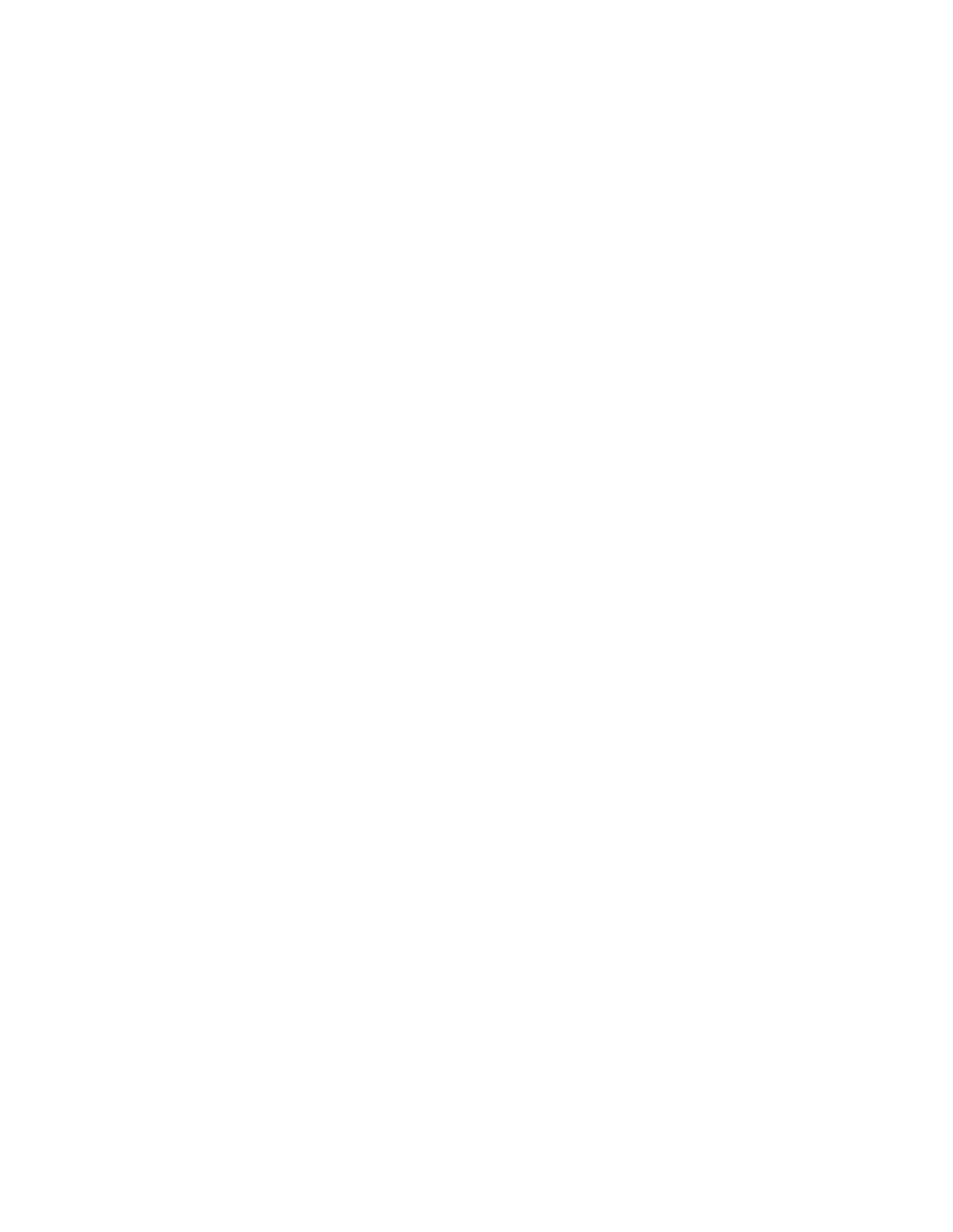

### **Introduction**

#### **Purpose**

Describes necessary steps to replace damaged ETR connector on the torch lead.

#### **Tools and materials needed**

Small flat blade screwdriver or sharp knife

#### **Kit contents**

Kit128638

| Part number | Description                             | Qty |
|-------------|-----------------------------------------|-----|
| 108230      | Seal                                    |     |
| 108244      | Plug assembly - rear                    |     |
| 128619      | T60/T80 plug assembly $-$ front         |     |
| 220054      | T60 keying plug                         |     |
| Kit128772   |                                         |     |
| Part number | Description                             | Qty |
| 108230      | Seal                                    |     |
| 108244      | Plug assembly - rear                    |     |
| 128728      | T100/HRT/HRTs/MRT plug assembly - front |     |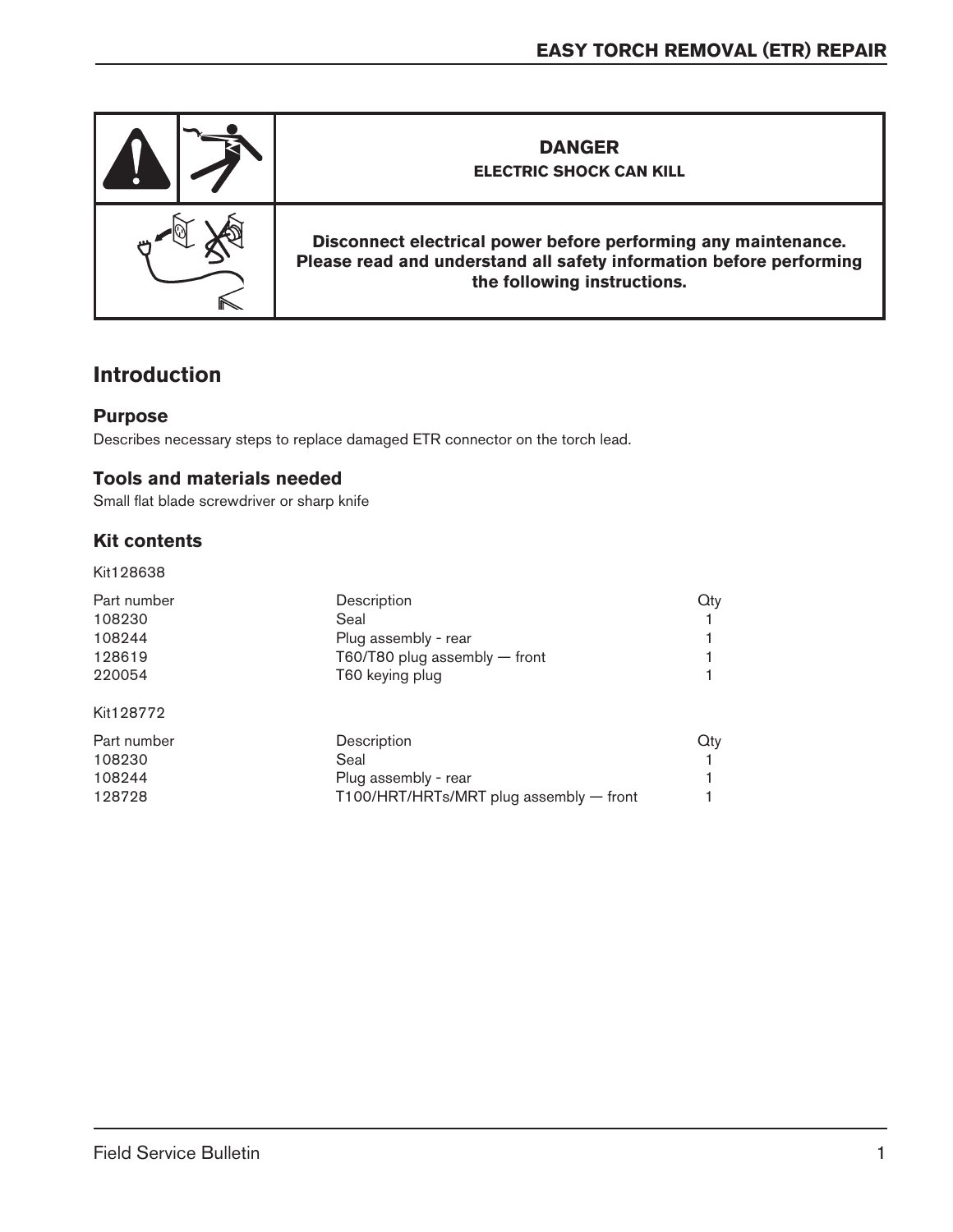## **Preparation**

Disconnect the power and remove the torch lead from the power supply. See the *Setup* section of the system's operator manual.

# $1)$   $(2)$ 3

# **Disassemble the old connector**

- 1. Press the tabs on the top (red dot) and bottom of the connector. Pull it apart until it stops (approximately 3/8 in or 9.5 mm).
- 2. Slide a small flat-blade screwdriver underneath the top tab and turn it slightly. Repeat on the bottom tab.
- 3. Separate the two pieces of the connector.
- 4. Remove the wires.

### **Assemble the new connector**

- 1. Make sure the blue rubber seal is inserted in the rear piece of the connector.
- 2. The new connector should be assembled so that there is a gap, approximately 3/8 in (9.5 mm), between the front and rear sections. The red dot should be facing up.
- 3. Insert the wire terminals through the blue seal until they stop. See the diagram on the next page for wire positions.
- 4. Snap the connector closed.
- 5. Verify that the ends of the terminals are approximately 0.2 in (5.8 mm) inside the front of the connector.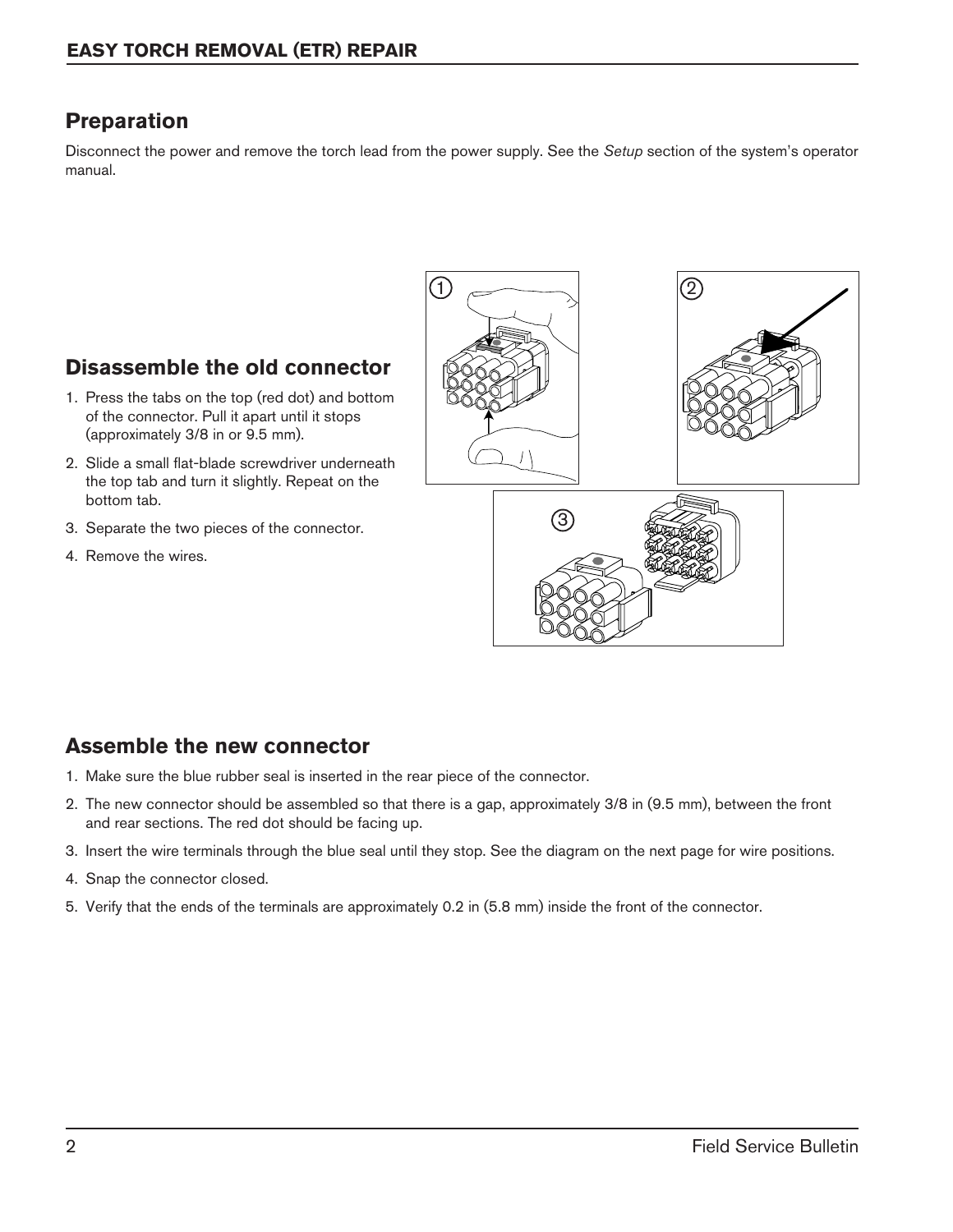



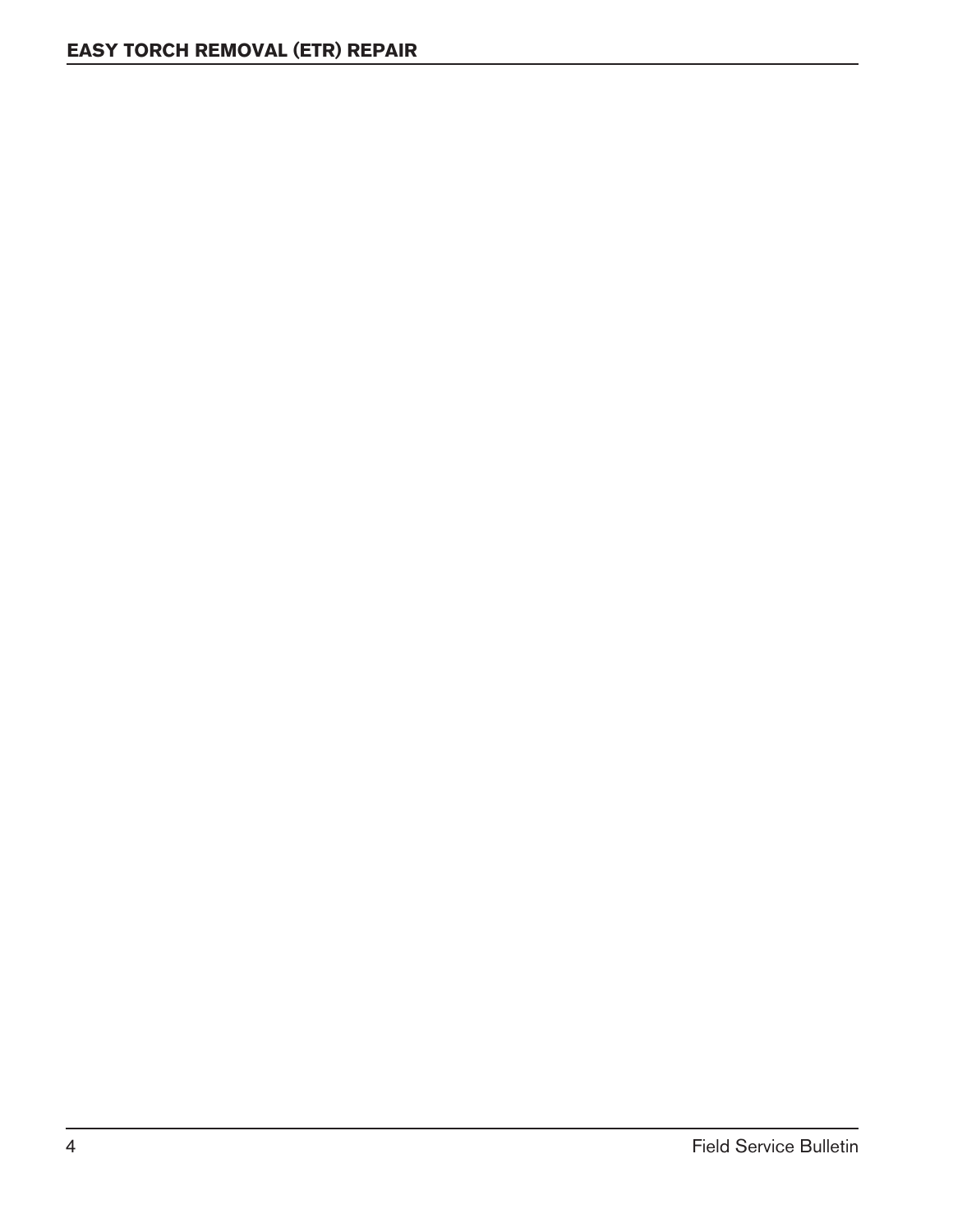

## **Introduction**

#### **Objet**

Décrit les étapes nécessaires au remplacement d'un connecteur ETR (Easy Torch Removal) endommagé sur le faisceau de torche.

#### **Outils et matériel requis**

Petit tournevis plat ou couteau pointu

#### **Contenu du kit**

Kit 128638

| Numéro de référence | Description                                | Oté |
|---------------------|--------------------------------------------|-----|
| 108230              | Joint                                      |     |
| 108244              | Ensemble de fiche, arrière                 |     |
| 128619              | Ensemble de fiche T60/T80, avant           |     |
| 220054              | Clavette T60                               |     |
| Kit 128772          |                                            |     |
| Numéro de référence | Description                                | Oté |
| 108230              | Joint                                      |     |
| 108244              | Ensemble de fiche, arrière                 |     |
| 128728              | Ensemble de fiche T100/HRT/HRTs/MRT, avant |     |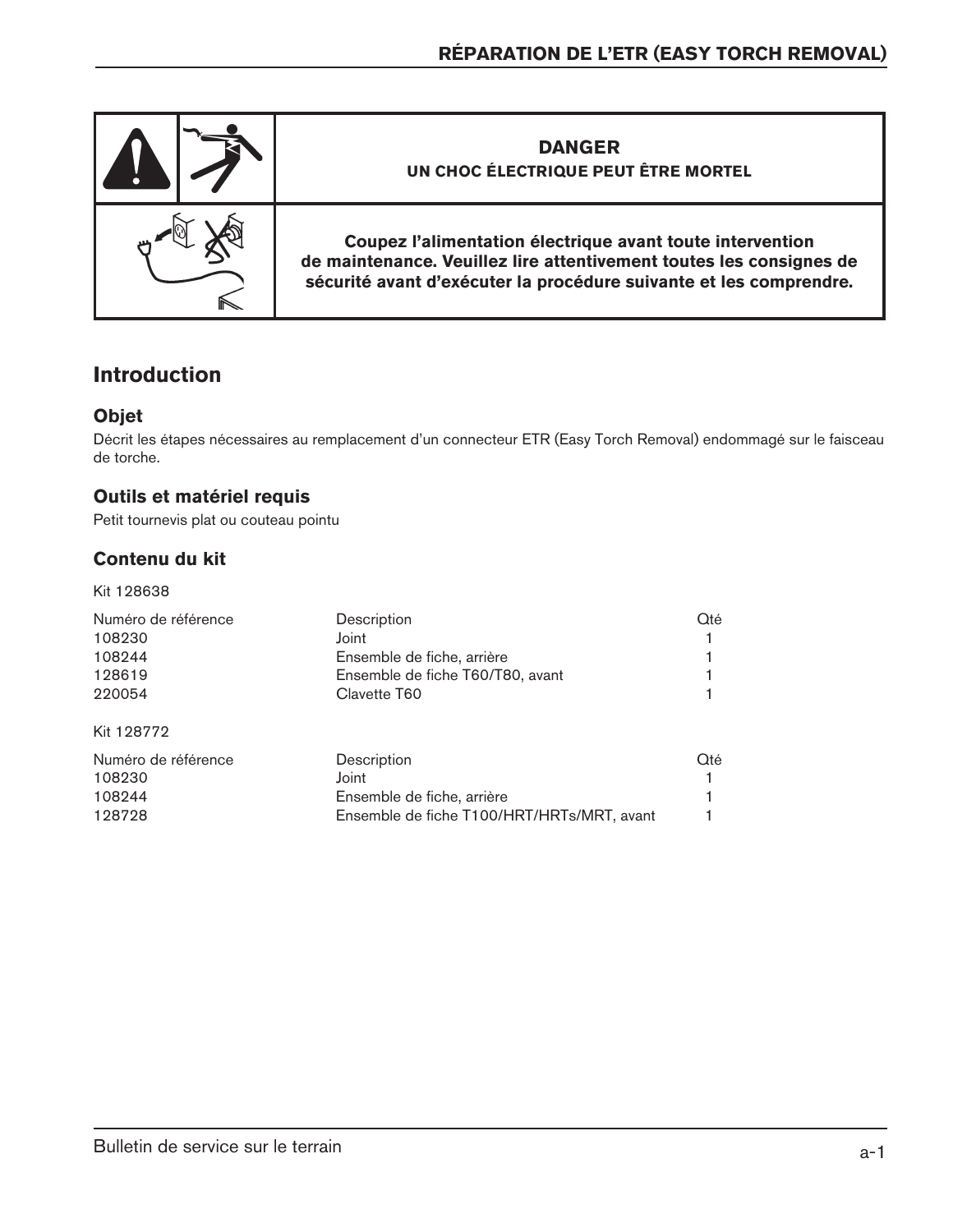# **Préparation**

Coupez l'alimentation et débranchez le faisceau de torche de la source de courant. Reportez-vous à la section du manuel de l'opérateur consacrée à la configuration.



#### **Démontage de l'ancien connecteur**

- 1. Appuyez sur les taquets situés en haut (point rouge) et en bas du connecteur. Démontez-le jusqu'à la butée (environ 9,5 mm).
- 2. Faites glisser la pointe d'un petit tournevis plat sous le taquet supérieur et tournez-la légèrement. Répétez cette opération sur le taquet inférieur.
- 3. Séparez les deux éléments du connecteur.
- 4. Retirez les fils.

# **Assemblage du nouveau connecteur**

- 1. Assurez-vous que le joint en cacoutchouc bleu est inséré dans la partie arrière du connecteur.
- 2. Le nouveau connecteur devrait être assemblé de telle manière à observer un écartement d'environ 9,5 mm entre les sections avant et arrière. Le point rouge doit être orienté vers le haut.
- 3. Insérez les bornes de fils dans le joint bleu jusqu'à la butée. Reportez-vous au schéma de la page suivante pour connaître les positions des fils.
- 4. Fermez le connecteur.
- 5. Vérifiez que les extrémités des bornes se trouvent à environ 5,8 mm à l'intérieur de la façade du connecteur.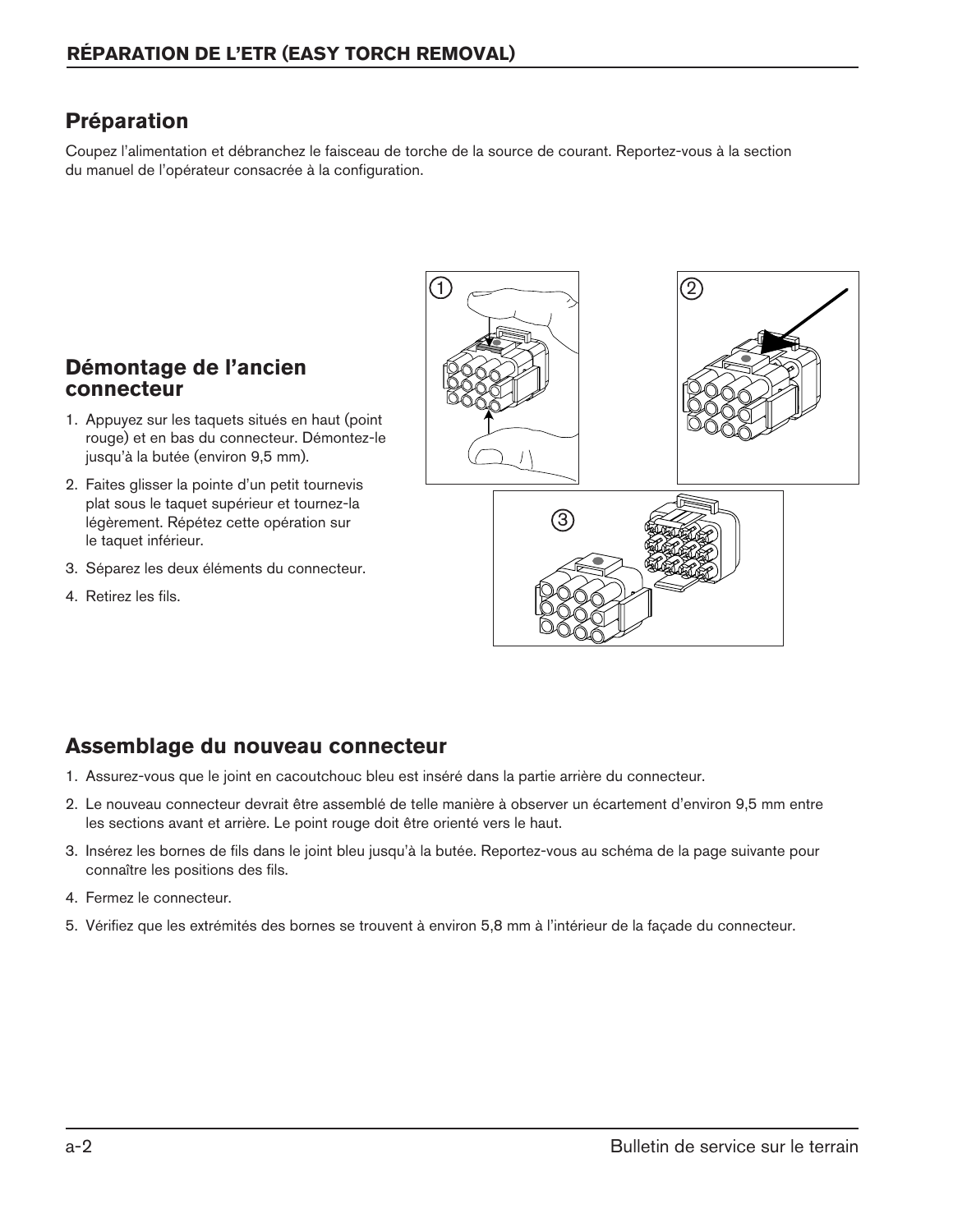